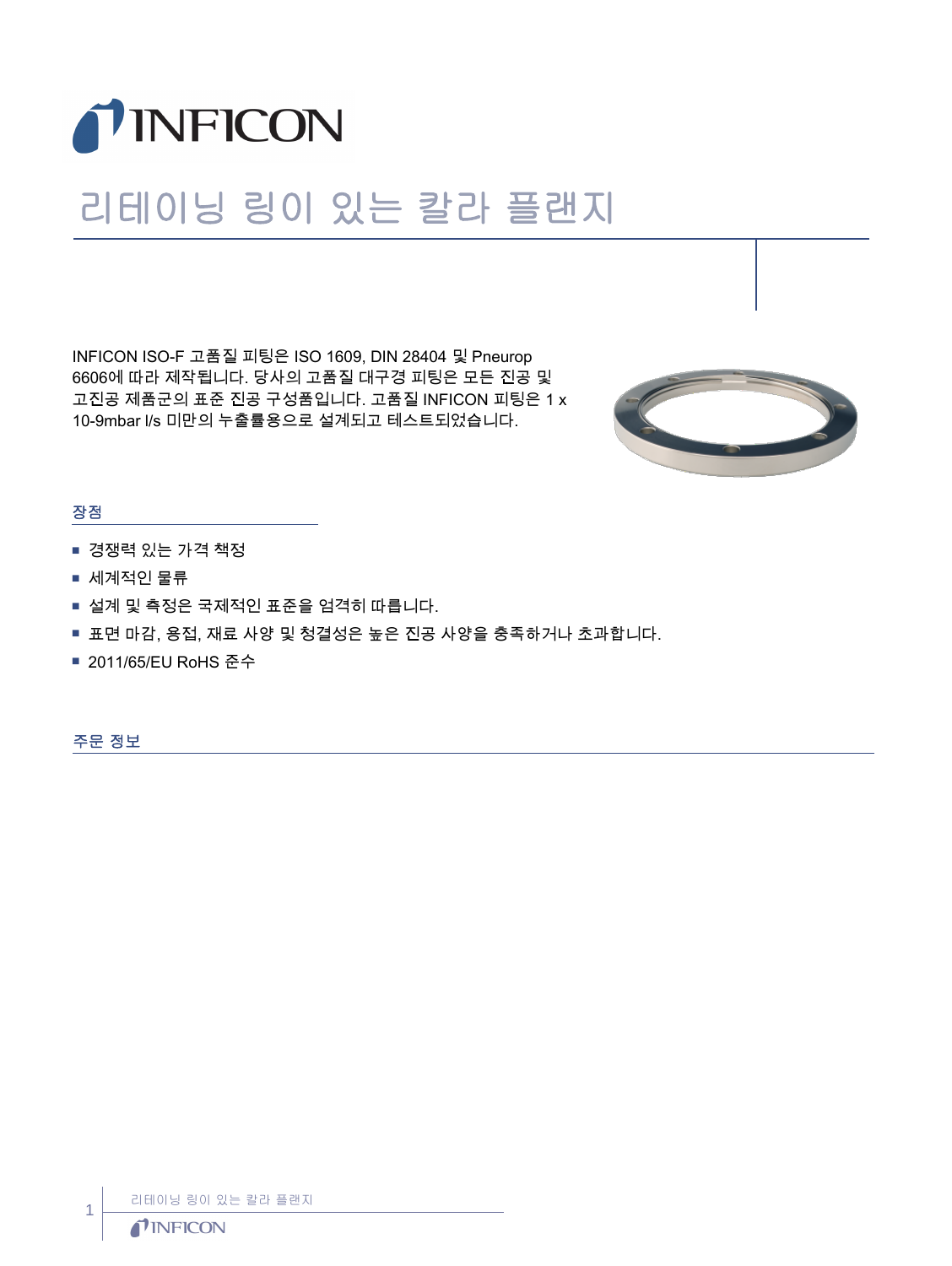| 유형                                          | <b>DN 63 ISO-F DN 80 ISO-F</b> | F       | DN 100 ISO- DN 160 ISO- DN 200 ISO- DN 250 ISO-<br>F | F       | F       |
|---------------------------------------------|--------------------------------|---------|------------------------------------------------------|---------|---------|
| Collar flange with retaining ring DN<br>100 |                                | 212-062 |                                                      |         |         |
| Collar flange with retaining ring DN<br>160 |                                |         | 212-063                                              |         |         |
| Collar flange with retaining ring DN<br>200 |                                |         |                                                      | 212-064 |         |
| Collar flange with retaining ring DN<br>250 |                                |         |                                                      |         | 212-065 |
| Collar flange with retaining ring DN<br>320 |                                |         |                                                      |         |         |
| Collar flange with retaining ring DN<br>400 |                                |         |                                                      |         |         |
| Collar flange with retaining ring DN<br>500 |                                |         |                                                      |         |         |
| Collar flange with retaining ring DN 63     | 212-061                        |         |                                                      |         |         |
| Collar flange with retaining ring DN<br>630 |                                |         |                                                      |         |         |
| Collar flange with retaining ring DN 80     | 212-081                        |         |                                                      |         |         |

| 사양   |                                      |                                     |                                      |                                      |                                      |                                                                               |
|------|--------------------------------------|-------------------------------------|--------------------------------------|--------------------------------------|--------------------------------------|-------------------------------------------------------------------------------|
| 유형   |                                      |                                     | F                                    | F                                    |                                      | DN 63 ISO-F DN 80 ISO-F DN 100 ISO- DN 160 ISO- DN 200 ISO- DN 250 ISO-<br>F. |
| 치수 A | 12                                   | 12                                  | 12                                   | 16                                   | 16                                   | 16                                                                            |
| 치수 B | 95.5                                 | 110.5                               | 130.5                                | 180.7                                | 240.7                                | 290.7                                                                         |
| 치수 C | 130                                  | 145                                 | 165                                  | 225                                  | 285                                  | 335                                                                           |
| 재료:  | Steel nickel<br>plated<br>$-11.0831$ | Steel nickel<br>plated<br>$-1.0831$ | Steel nickel<br>plated<br>$-11.0831$ | Steel nickel<br>plated<br>$-11.0831$ | Steel nickel<br>plated<br>$-11.0037$ | Steel nickel<br>plated<br>$-11.0037$                                          |
|      |                                      |                                     |                                      |                                      |                                      |                                                                               |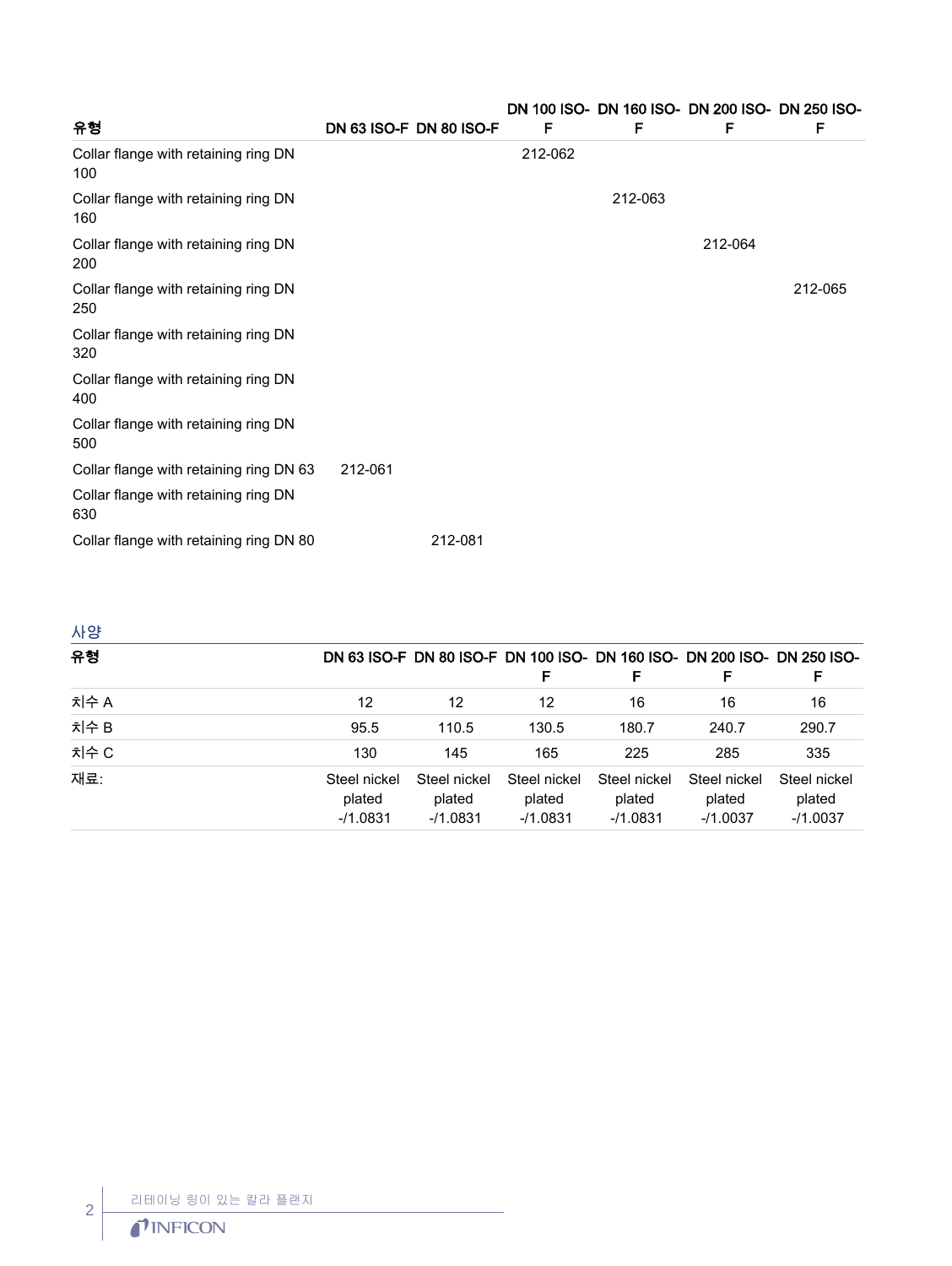## DN 320 ISO-DN 400 ISO-DN 500 ISO-DN 630 ISO-F F F F

212-066

212-067

212-068

212-069

| 사양   |                                      |                                                      |                                     |                                      |
|------|--------------------------------------|------------------------------------------------------|-------------------------------------|--------------------------------------|
| 유형   | F                                    | DN 320 ISO- DN 400 ISO- DN 500 ISO- DN 630 ISO-<br>F | F                                   | F                                    |
| 치수 A | 20                                   | 20                                                   | 20                                  | 24                                   |
| 치수 B | 370.8                                | 450.8                                                | 550.8                               | 691                                  |
| 치수 C | 425                                  | 510                                                  | 610                                 | 750                                  |
| 재료:  | Steel nickel<br>plated<br>$-11.0037$ | Steel nickel<br>plated<br>$-11.0037$                 | Steel nickel<br>plated<br>$-1.0037$ | Steel nickel<br>plated<br>$-11.0037$ |